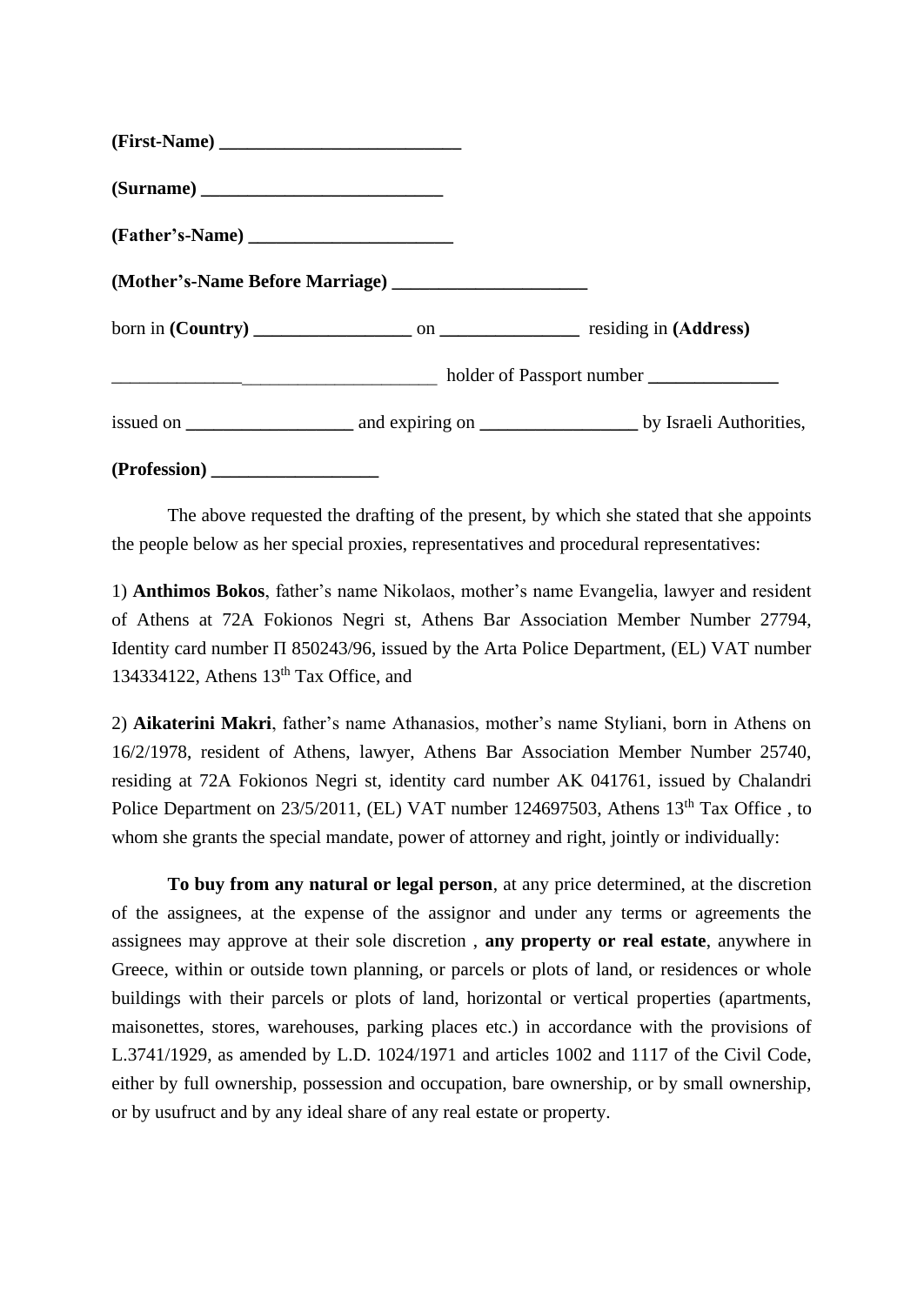For this purpose**, to agree on the price at their sole discretion and to pay it, by order of the assignor, either in cash, or by bank check or by bank transfer or otherwise, or to request the credit of all or part of the price and to promise its payment in instalments,** always acting at their discretion. In case of credit of part or all of the price, to accept bills of exchange issued by any seller for the balance or the whole price, to provide any seller with the right to secure the payment of the credited part or the entire price in any insuring manner, indicatively by mortgaging the properties to be purchased, **either by annulling clause or by condition precedent** and to agree and accept all special terms set on a per case basis to secure any seller. Also, to declare, before a Notary Public, that part of the price or the whole price was paid before the signing of the purchase contract, at the expense of the buyer and assignor of theirs herein.

To sign the **purchase contract or contracts** in accordance with the above, as well as deeds of correction or repetition of these and any other private agreement, via which they agree, at their discretion, with all conditions required for the completion of the purchases. To sign any preliminary agreements or annulment of such, to pay engagements and promise the payment of penalties. In the case of credit of part or all of the price, to sign **deeds of full payment and cancellation of mortgages and/or the alleviation of an annulling clause**, possibly contracting a deed poll in accordance with article 235 of the Civil Code.

To **receive** the property or real estate bought on behalf of their assignor in her full ownership, possession and occupation. To accept and adhere unreservedly to any **deeds of establishment of horizontal property and regulations of apartment buildings** or to sign acts of establishment of horizontal properties and Regulations, as well as deeds of amendment or correction of those deeds or deeds of amendment or correction of the purchase contracts and waive the assignor's right to breach contracts signed for any reason and cause, formal or substantive, and for reasons stated in articles 178, 179 and 388 of the Civil Code.

To appear and represent her before any **Public Financial Service** or before any Municipality or Community or any legal entity under public law or other authority with respect to purchases made. To sign and submit, either to the Tax Office, or before a Notary Public or other authority, the **relevant real estate transfer tax or V.A.T. statements** or any other tax statement, as well as corrective or additional or revocation statements, stating, if required, the value of the real estate to be transferred and accepting the Tax Office's estimation of its value, and to apply for potential exemption of the assignor from paying transfer tax due to the acquisition of a first residence or any other reason as provided for by law, receiving a copy of these statements or the debt ID and the proof of payment of the tax via the taxis system or any other document, and submitting and signing formal statements of L. 1599/1986, of any content, as required for any exemption of the assignor from paying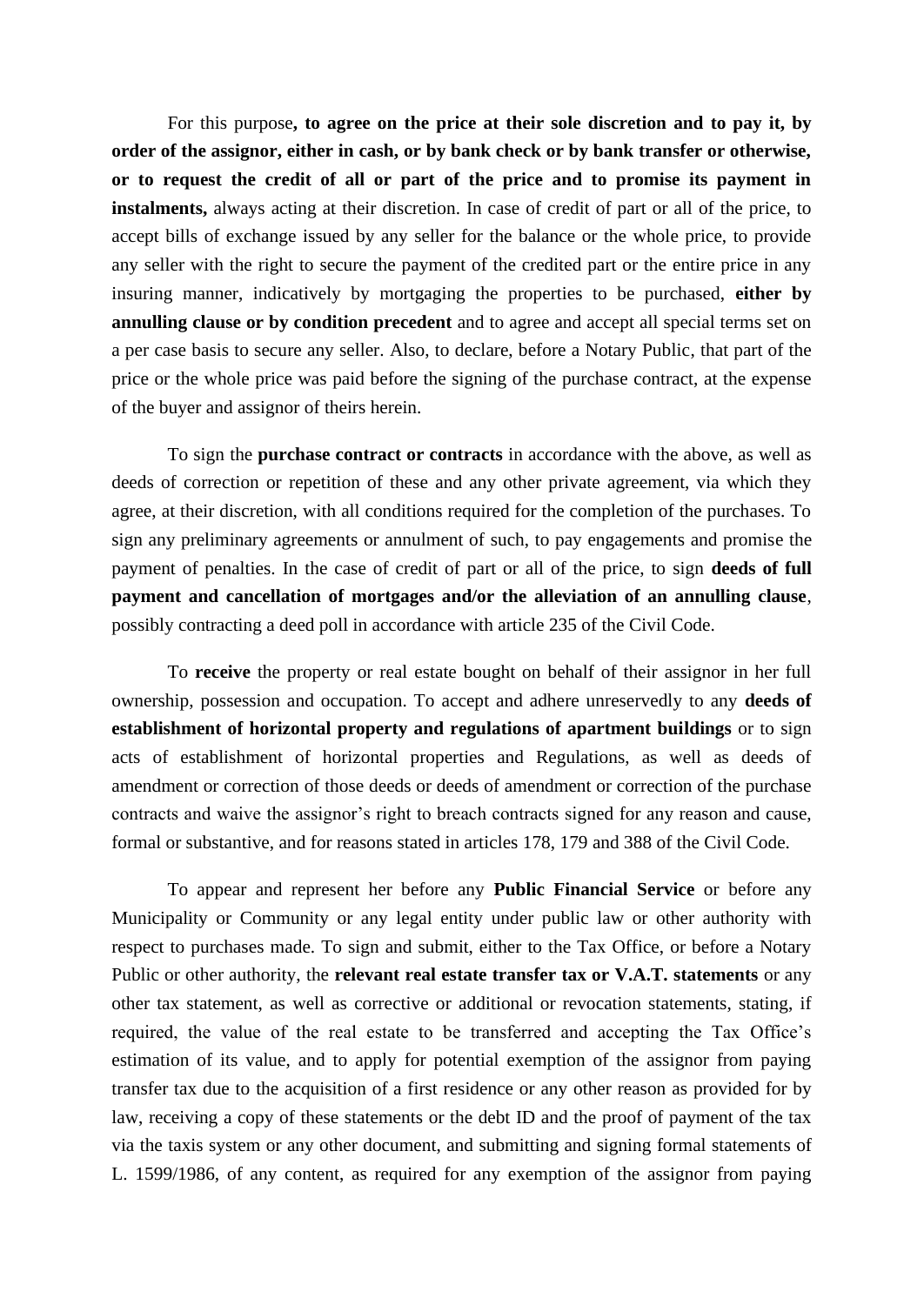transfer tax based on any Law provision (such as L. 1078/1980 as in effect today etc.). To pay **taxes**, request tax returns and receive these from the Greek State in the case of a cancellation of a purchase or in the case where these were unduly paid, and sign for this purpose any deed, request or statement and receipt.

To sign, submit and deposit any kind of application and required statement regarding the above contracts, specifically of article 8 of L. 1599/1986 with respect to the permanent residence of the assignor, in accordance with L. 2242/94, article 17 of L. 1337/1983, article 5 of L. 1577/1986, as well as any other statement required or to be required at the time of signing the contracts and enforced by any provision of the law, as well as formal statements of L. 1599/1986 of any content, which will possibly be incorporated in the concluded contracts.

To appear and represent their assignor before any **Public Financial Service (D.O.Y.) in order to apply and issue Greek tax number on the assignor's name, to request and**  receive the passkey and password of the taxis system in the name of their assignor and **appoint or recall as tax representative of the assignor any person they decide at their sole discretion**

To provide the Notary Public with relevant certificates required for the drafting of the contracts, including proof of the assignor's tax clearance, requesting the issue of these from the relevant Public Financial Service, or other public, municipal or community Authority, as well as any other certificate or attestation required by law for the conclusion of the contract.

To represent her before any Cadastral Office, and any Land Registry Office as well as other organizations by signing any document, receipt, application and declaration, and any other document, and **to lease** to anyone and on any terms they approve of at their discretion the real estate of the assignor located in Greece.

To submit before any competent Cadastral Office a request for the correction of incorrect entries.

To take part in the meetings of the owners of apartment building horizontal properties and to vote regarding any issue.

To do anything for the execution of the above orders, even if it is not explicitly mentioned here and as for any property of the assignor.

To appear and represent their assignor before any **Public Financial Service (D.O.Y.)**, before the **Athens Water Supply and Sewerage Company (E.YD.A.P.)** or other water company, before the **Public Power Company (D.E.I.)** or the Hellenic Electricity Distribution Network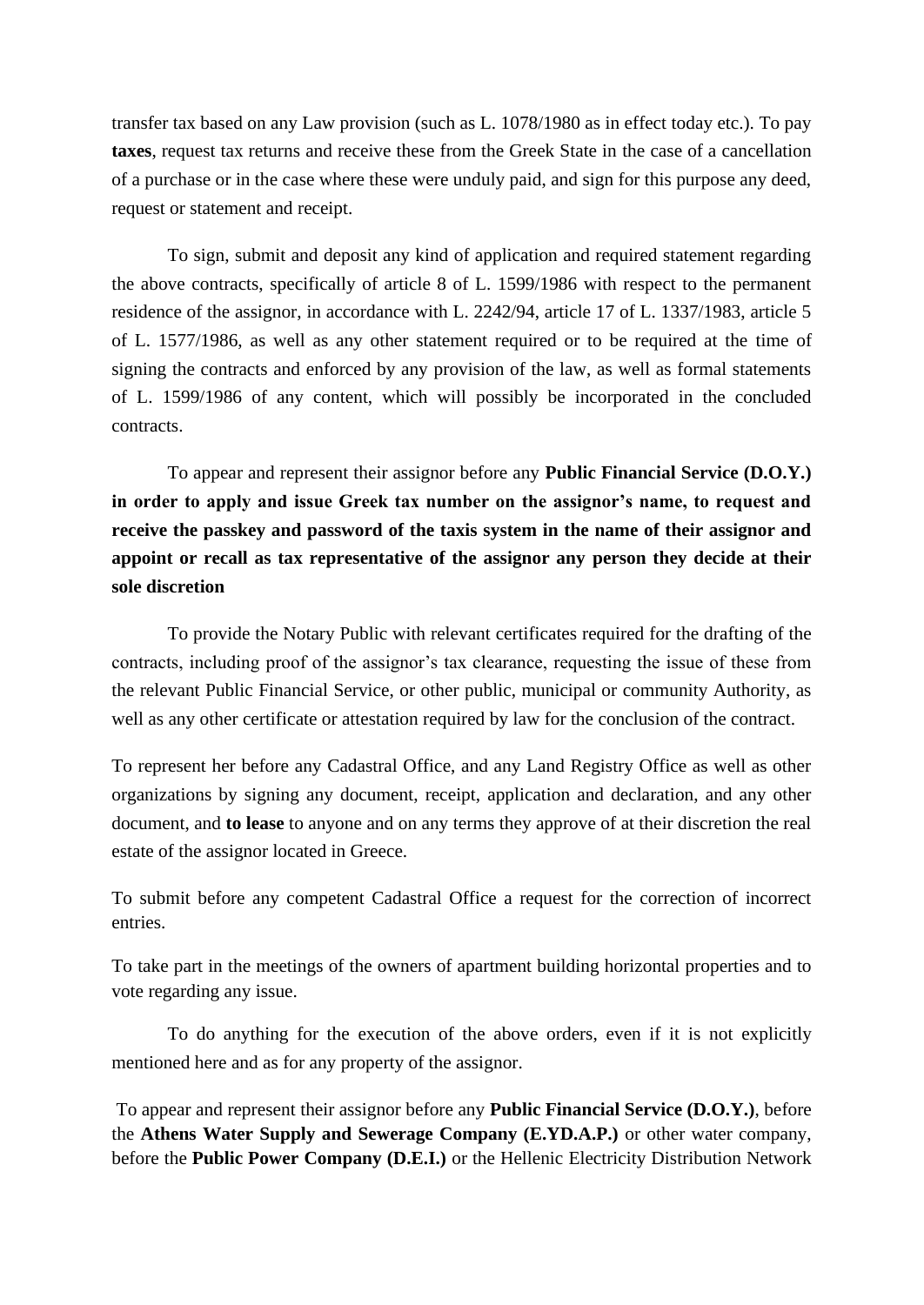Operator (DEDDIE) or the Independent Power Transmission Operator (ADMIE) or other power transmission provider, before the Hellenic Telecommunications Organisation **(O.T.E)**, **or before any mobile or landline or internet or subscription TV company** , before Funds and Public Benefit Organisations, before the National Social Security Entity **(E.F.K.A.)**, before any Office of the **Hellenic Land Registry Service**, before any **Town Planning Service** or **Building Service**, from which they will request a small-scale or large-scale building permit or any other licence for restoration, repair or construction in general of a property, before any Prefecture, Municipality or Community, any legal entity under public law or public enterprise, and before any authority in general. To sign and submit any application or statement or formal statement of L. 1599/1986, in the name of the assignor, or contracts, under any terms and guarantees, and perform any act necessary to represent the assignor before all Organisations and Authorities, receiving any certificate or attestation or document in general

 To **lease and manage** the assignor's real estate in Greece. Also to modify and terminate the lease agreements and to draw up private agreements for the purchase and sale of real estate.

Do anything to execute the above mandates, even if it is not explicitly mentioned here.

**To open bank account on her name** in Piraeus Bank or any other bank stated in Greece, on their full discretion and for the above purpose to submit all the necessary documents and sign on his behalf every application, declaration or any other document needed. As well, to receive debit card under her name and pin code for debit card and internet access and for the for the above purpose to submit all the necessary documents and sign on her behalf every application, declaration or any other document needed. **To reissue pin codes for debit card under his name and pin codes for internet access, to receive the pin codes for debit card and internet access and for the above purpose to submit all the necessary documents and sign on his behalf every application, declaration or any other document needed.**

To update the details of the assignor in any bank stated in Greece and for this purpose to submit, indicatively and not restrictively, documents indicating the assignor's residential address and professional address, a copy of the passport or any other identification document of the assignor, tax statement, certificates of the assignor's employer, proof of change of tax residence, certified copies of utility bills, telephone and any other bills as well as any other document required to verify the assignor's personal details.

For the fulfilment of the above purpose, to sign and submit applications and formal statements under L.1599/1986, with any content, to produce any document required and, in general, to do anything for the execution of the above mandates, even if not expressly mentioned herein.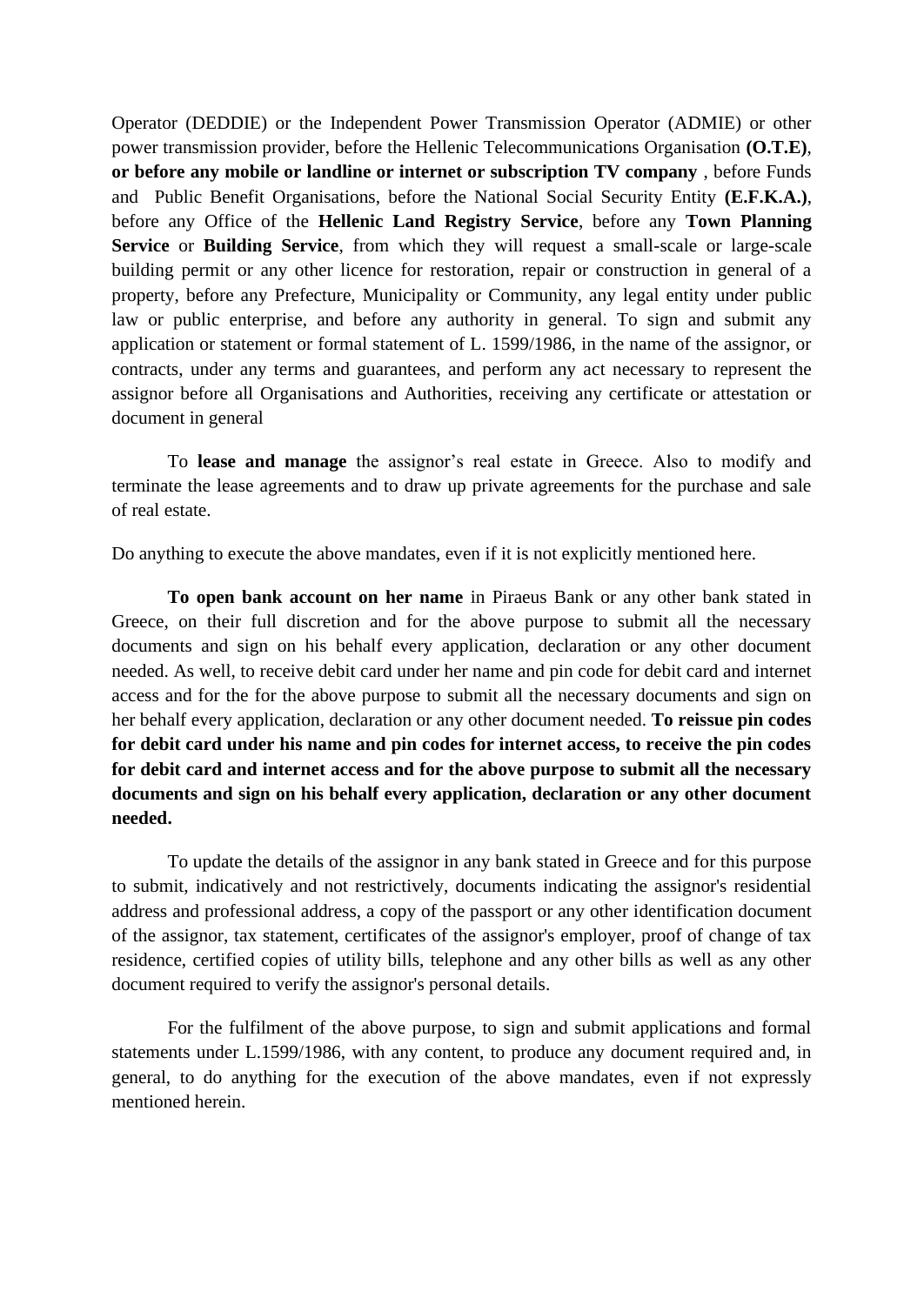To sign the e-banking agreement under any terms and content in free judgement and at their discretion, and also receive the e-banking codes of the assignor and deliver them to the assignor, so that the latter can make use of them.

The assignor states that the telephone number to which the extra pin shall be sent for confirmation of the transactions is **(Phone-Number) \_\_\_\_\_\_\_\_\_\_\_\_\_\_\_** and this number belongs to the assignor.

To declare that the assignor's tax residence is in **(Country) \_\_\_\_\_\_\_\_\_\_\_\_\_\_\_**

To receive certificates of the assignor's transactions in her bank account from every bank stated in Greece. To **receive cash** from every bank account the assignor holds / will hold in Greece. To **issue bank cheques** from every bank account the assignor holds / will hold in Greece. To **endorse cheques** as her proxies, and deliver these to the relevant salesperson, as present or represented. To be informed about the movements of the bank account and receive statements of transactions and balance available. To request the issue of bank cheques by order of third parties (indicatively, the Greek State, the Mortgage Office, Land Registry etc.) To sign and submit any document, application or statement related to the issuing of cheques, and in general sign and submit any document or certificate, application or statement, even formal statement, of any content related to the above purpose.

## **To transfer money from every bank account that the assignor holds / will hold in Greece to any third person or legal entity.**

To appear and represent the assignor before any phone company or mobile communications company stated in Greece in order to receive SIM card on behalf of the assignor. Do anything to execute the above mandate, even if it is not explicitly mentioned here.

To replace the telephone number of the assignor that has been declared before any bank. For this purpose, to sign applications, to submit supporting documents and act anything legal, even if it is not explicitly mentioned here.

To **sign insurance contracts** for the assignor's real estate in Greece, under any terms or agreements the assignees may approve at their sole discretion. To do anything for the execution of the above order, even if it is not explicitly mentioned here.

To sell, concede, transfer and deliver to anyone, at any price and any terms and agreements they approve, any property or percentage of an indivisible property, or horizontal ownership, owned by the assignor, anywhere within Greece.

To collect the price or credit the buyers with that, with any security (indicatively by mortgage or annulling clause, with the issuing of bills of exchange etc.). To transfer to the buyers all the rights of the assignor (personal or in rem) and the relative actions and objections, as well as actions for the restitution of the property.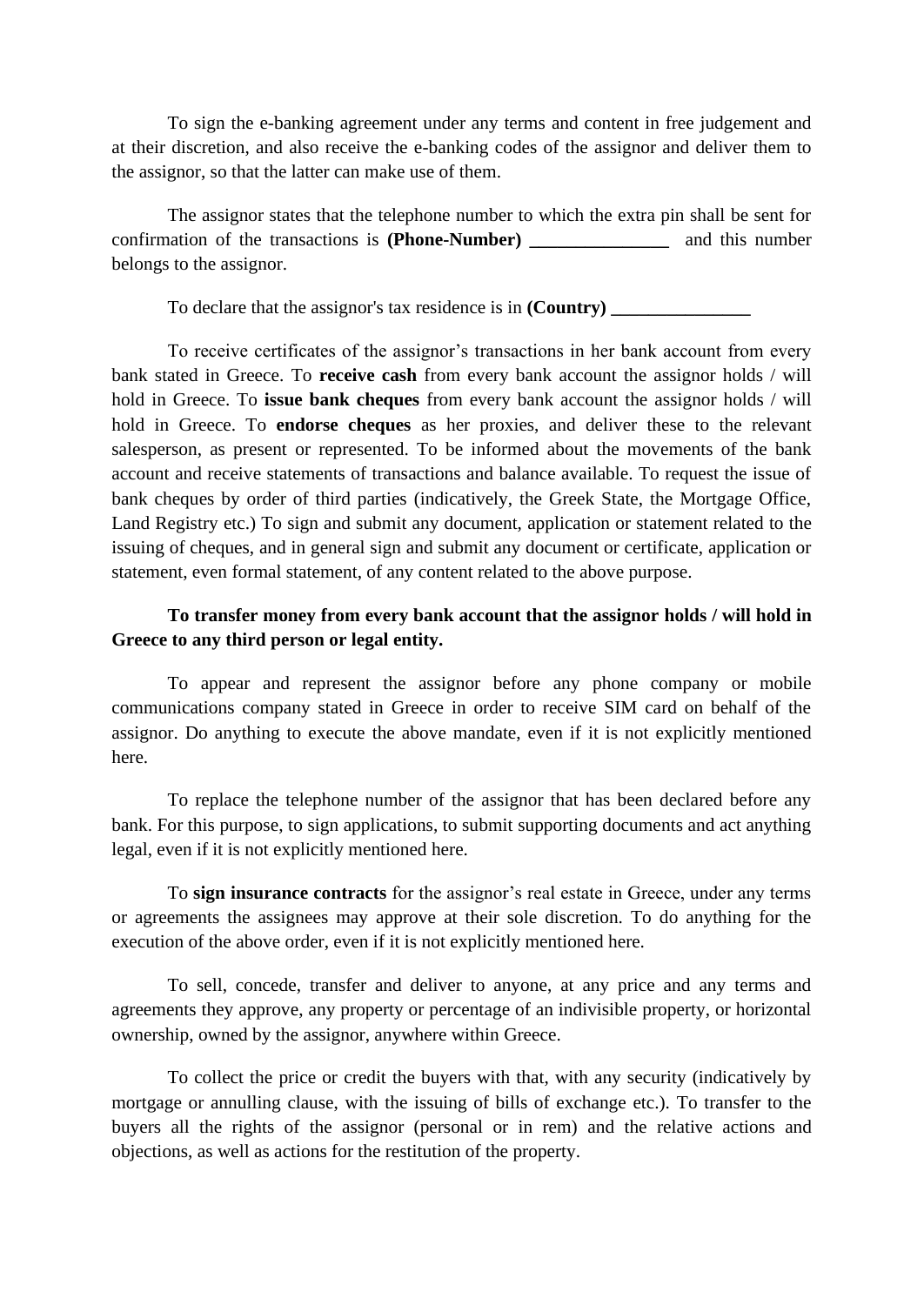To collect the price in cash or by receiving bank cheques and deposit cash or cheques to any bank account the assignor holds in Greece, and counter-sign cheques.

 To guarantee and promise the property free of any encumbrance, debt, mortgage, prenotation, conservative or coercive seizure, judgement awarded to a third party or claim, inheritance right, any kind of bondage (except those stated in L. 3741/1929, as amended by P.D. 1024/1971, and in articles 1002 and 1117 of the Civil Code), taxes and fees of any kind, public and municipal, use or lease, road construction, partition, expropriation, rectangulation and compensation from these causes, quarrel, conflict, dispute, and in general free from any legal defect. To waive her rights from breaching the purchase for any reason and cause, substantive or formal, as well as the reasons stated in articles 178, 179 and 388 of the Civil Code and any relevant action.

To sign the final contracts and any pre-agreements, collect engagements and enter into criminal clauses. To cancel pre-agreements or extend their validity. To issue the buyers of the pre-agreements with the right of self-contracting for the drafting of the final contracts.

In the case of a credit of the price and an agreement of an annulling clause or mortgage registration, to sign the act of full payment and cancelling of the annulling clause or act to cancel the mortgage that may have been registered, and issue the buyers with the irrevocable order, power of attorney and right in effect for the cases of articles 223 and 726 of the Civil Code, to sign the act of full payment and cancelling of the annulling clause or cancelling the mortgage with self-contracting, in accordance with article 235 of the Civil Code.

To sign real estate transfer tax statements, pay any taxes, request tax returns in the case of cancelling of the sale or if they were unduly paid and collect these from any Tax Office, signing any receipt and full payment. To assign before the Tax Office tax representatives and replace them at her absolute discretion.

They may appoint others, lawyers or not, to execute the above mandates, except the mandates concerning the actions of the assignees with regard to the bank, and to revoke them legally.

In general, to act and do, within the frame of the above orders, anything else legal and necessary required for completion, even if this is not explicitly stated in the present power of attorney. The assignor stated that she approves of and recognises from this date on all actions of the above proxy, with respect to the above orders, carried out or to be carried out in the future, as legal, valid, strong and inviolable, as if they were performed by herself. I, the Notary Public, noted to the assignor, that this power of attorney ceases to be valid if it is revoked legally by her.